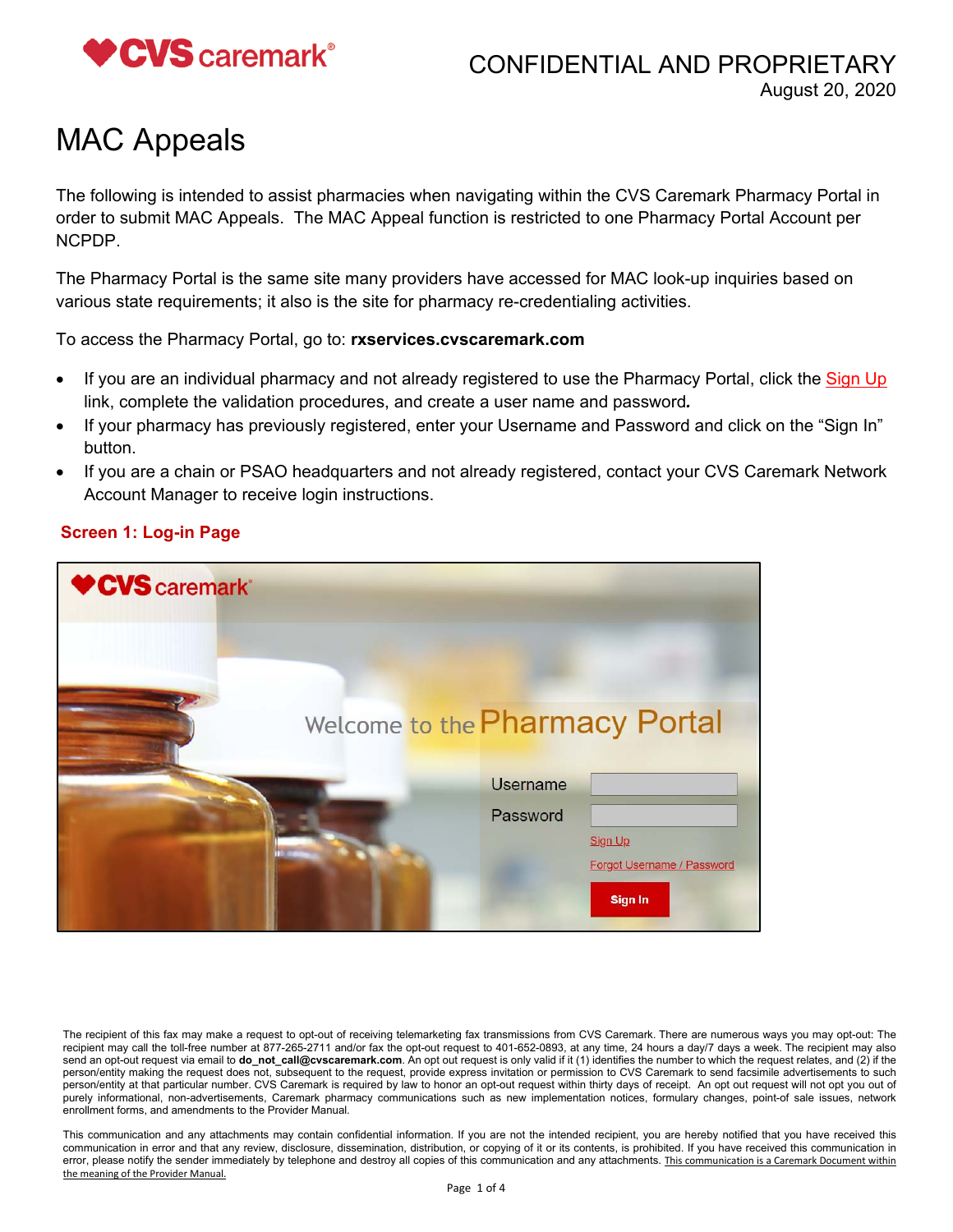

### CONFIDENTIAL AND PROPRIETARY August 20, 2020

#### **Screen 2: Disclosure Page**

| <b>CONFIDENTIALITY:</b> The information provided in the Pharmacy Portal is CVS Caremark's confidential and proprietary information and<br>considered "Confidential Caremark Information" as that term is defined in the Caremark Provider Manual, Pursuant to the terms of the<br>Caremark Provider Manual, you may not disclose, sell, assign, transfer or give the information to any third party.                                                                                                                                                                                                                                                                                                                                                                                                                                                                                                                                                                                                                                                                                                                                                                                                                                                                                                                                                                                                                                                                                                                                                                                   |
|----------------------------------------------------------------------------------------------------------------------------------------------------------------------------------------------------------------------------------------------------------------------------------------------------------------------------------------------------------------------------------------------------------------------------------------------------------------------------------------------------------------------------------------------------------------------------------------------------------------------------------------------------------------------------------------------------------------------------------------------------------------------------------------------------------------------------------------------------------------------------------------------------------------------------------------------------------------------------------------------------------------------------------------------------------------------------------------------------------------------------------------------------------------------------------------------------------------------------------------------------------------------------------------------------------------------------------------------------------------------------------------------------------------------------------------------------------------------------------------------------------------------------------------------------------------------------------------|
| <b>UNAUTHORIZED ACCESS AND USE:</b> Only pharmacy entities contracted with CVS Caremark as a network provider (and their<br>authorized representatives) may access the Pharmacy Portal, consistent with the Provider Agreement. A user account may only be<br>utilized by the pharmacy CVS Caremark approves as part of the user account registration process. By logging onto the Pharmacy<br>Portal, you represent that you have the requisite authority to access the Pharmacy Portal and a pharmacy's reimbursement data and<br>that you are accessing the user account for which you have been authorized by CVS Caremark. Users must not access an account<br>belonging to another user. The Pharmacy Portal may provide you with various analytical tools (such as MAC Price Lookup, MAC<br>Appeals, MAC Future Pricing, etc.). The Pharmacy Portal, and its content, are the property of CVS Caremark and users are strictly<br>prohibited from using Pharmacy Portal content or information for any purpose other than for the purposes of fulfilling the provider's<br>obligations under the Provider Agreement. Users are strictly prohibited from accessing the Pharmacy Portal using automated means<br>(such as harvesting bots, robots, spiders or scrapers). CVS Caremark reserves the right to remove content from the Pharmacy Portal at<br>its sole and absolute discretion. Improper use or unauthorized access of the Pharmacy Portal may result in termination of Pharmacy<br>Portal use privileges and pursuit of all other remedies available to CVS Caremark. |
| have read and agree to these terms of use of the Pharmacy Portal.                                                                                                                                                                                                                                                                                                                                                                                                                                                                                                                                                                                                                                                                                                                                                                                                                                                                                                                                                                                                                                                                                                                                                                                                                                                                                                                                                                                                                                                                                                                      |

nce login information is ntered, disclosures garding Pharmacy Portal erms of Use display.

order to proceed, check the box agreeing to the Terms of se of the Pharmacy Portal nd click on the "Continue" button.

#### **Screen 3: Welcome Page**



To access the MAC Appeal form, click on "MAC Menu" then "MAC Appeals".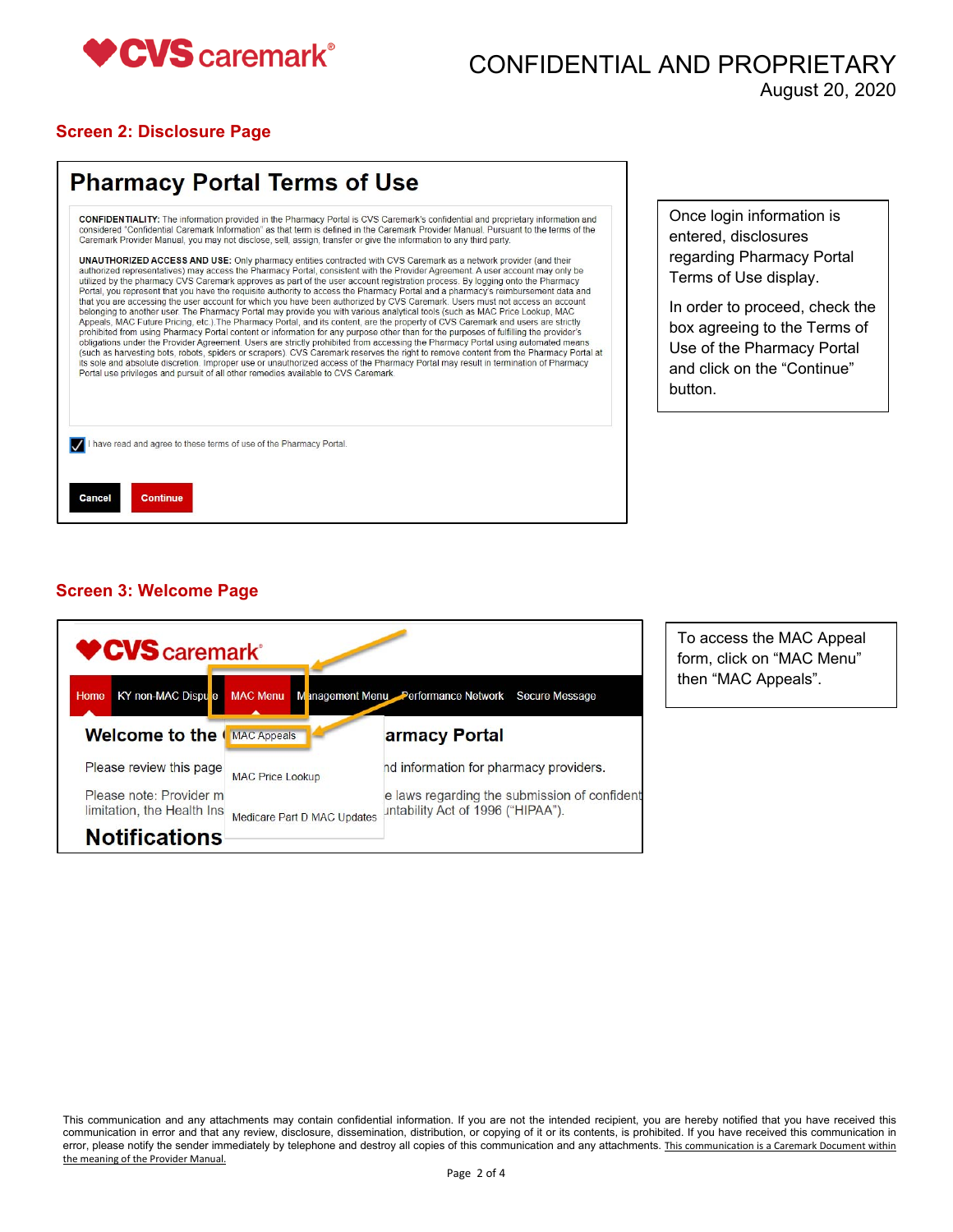

CONFIDENTIAL AND PROPRIETARY

August 20, 2020

#### **Screen 3: MAC Appeal Form**

| <b>MAC Appeal</b>                                                           |                                                                                                                                           |                                             |
|-----------------------------------------------------------------------------|-------------------------------------------------------------------------------------------------------------------------------------------|---------------------------------------------|
| CVS Caremark® does not have the information necessary to respond.           | Please complete all of the information below to submit your MAC Appeal. If any information for the required fields is invalid or missing, |                                             |
| *Indicates a required response field.                                       |                                                                                                                                           |                                             |
| Chain/Affiliation Code*                                                     | Your Name*                                                                                                                                |                                             |
| Select<br>$\check{ }$                                                       |                                                                                                                                           |                                             |
| Phone Number*                                                               | Email Address*                                                                                                                            |                                             |
|                                                                             |                                                                                                                                           |                                             |
| <b>BIN*</b>                                                                 | Date of Fill*                                                                                                                             |                                             |
| Select                                                                      | 崮<br>MM/DD/YYYY                                                                                                                           |                                             |
| Rx Number*                                                                  | NCPDP (NABP) Number*                                                                                                                      | Complete all required fields<br>accurately. |
| <b>Member ID</b>                                                            | <b>Internal Issue Tracking Number</b>                                                                                                     |                                             |
| <b>PCN Number</b>                                                           | <b>Invoice Cost</b>                                                                                                                       |                                             |
| <b>Invoice NDC Package Size</b>                                             | <b>Invoice Effective Date</b>                                                                                                             |                                             |
|                                                                             | 龠<br>MM/DD/YYYY                                                                                                                           | Before submitting your appeal,              |
| <b>Comments</b>                                                             |                                                                                                                                           | enter the text shown in the                 |
| XO8X7O                                                                      |                                                                                                                                           | image in the textbox.                       |
| Please enter the text shown in image above in the textbox and click Submit. |                                                                                                                                           |                                             |
| <b>Submit</b><br>Reset                                                      |                                                                                                                                           |                                             |